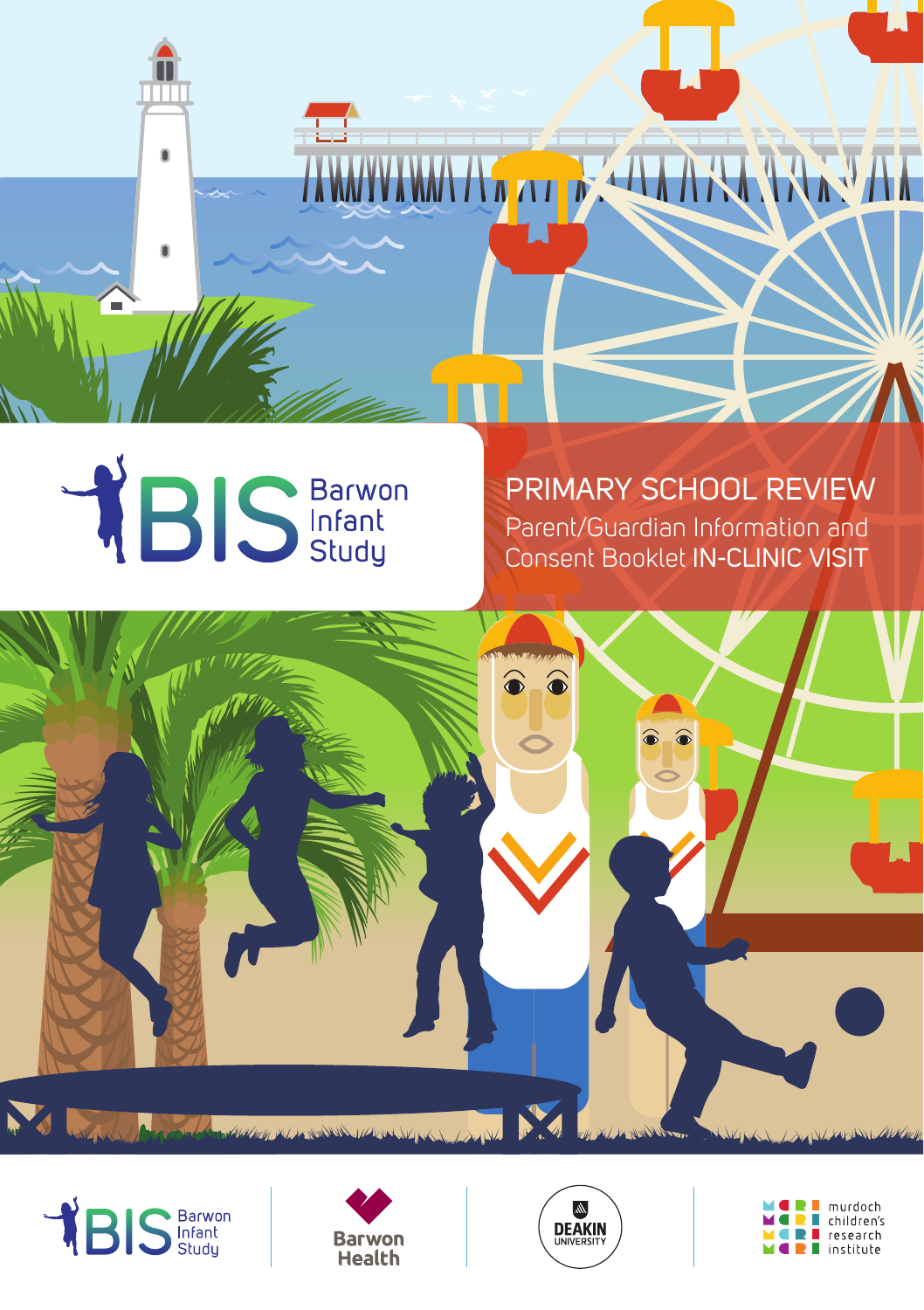Dear BIS Parents/Guardians, You and your child are invited to take part in:

#### The Barwon Infant Study PRIMARY SCHOOL REVIEW

This Participant Information and Consent Booklet tells you about this research project and all the steps and procedures specific to the BIS Primary School review. Knowing what is involved and why the BIS Primary School review is being conducted, will help you decide whether or not you and your child would like to participate in this research.

Please read this information carefully and note any questions that you wish to ask the BIS team. Before deciding whether or not to allow your child to take part you may also wish to talk about it with a relative, friend or your doctor.

Following this invitation, you will be contacted by the BIS team and given an opportunity to ask any questions about anything you don't understand or would like to know more about. If you and your child decide to participate, you will be taken through the consent process. You will be given a copy of this Information Statement and Consent Forms to keep.

Participation in this research is voluntary and we are very flexible with participation. If you do not wish for you or your child to participate, you do not have to. You can choose not to participate at this time point and remain in the BIS study. You can withdraw your child from the project at any time without explanation and this will not affect their access to the best available treatment options and care at Barwon Health or any other health providers.

If you would like more information, please call the BIS Study mobile on 0400 432 976, or email us at bis@barwonhealth.org.au

There will be further opportunity to ask any questions that you may have when we call you in the coming weeks, and on the assessment day/s.

Thank you for taking the time to consider being a part of the next phase of BIS. All this information is also available on our website at www.barwoninfantstudy.org.au

#### **The Barwon Infant Study** PRIMARY SCHOOL REVIEW

**Project Co-leads: Prof Peter Vuillermin** Paediatrician **Prof Anne-Louise Ponsonby**

Public Health Physician

#### **Researchers:**

**Prof Mimi Tang** Immunology Paediatrician

**Prof Richard Saffery** Molecular Biologist

**Prof John Carlin Biostatistician** 

**Prof Sarath Ranganathan** Respiratory Paediatrician

**Prof David Burgner** Infectious Disease Paediatrician

**Prof Len Harrison** Specialist in Diabetes and Immunology

**Prof Peter Sly**  Pollution and Respiratory Paediatrician

**Dr Fiona Collier** Cellular and Molecular Biologist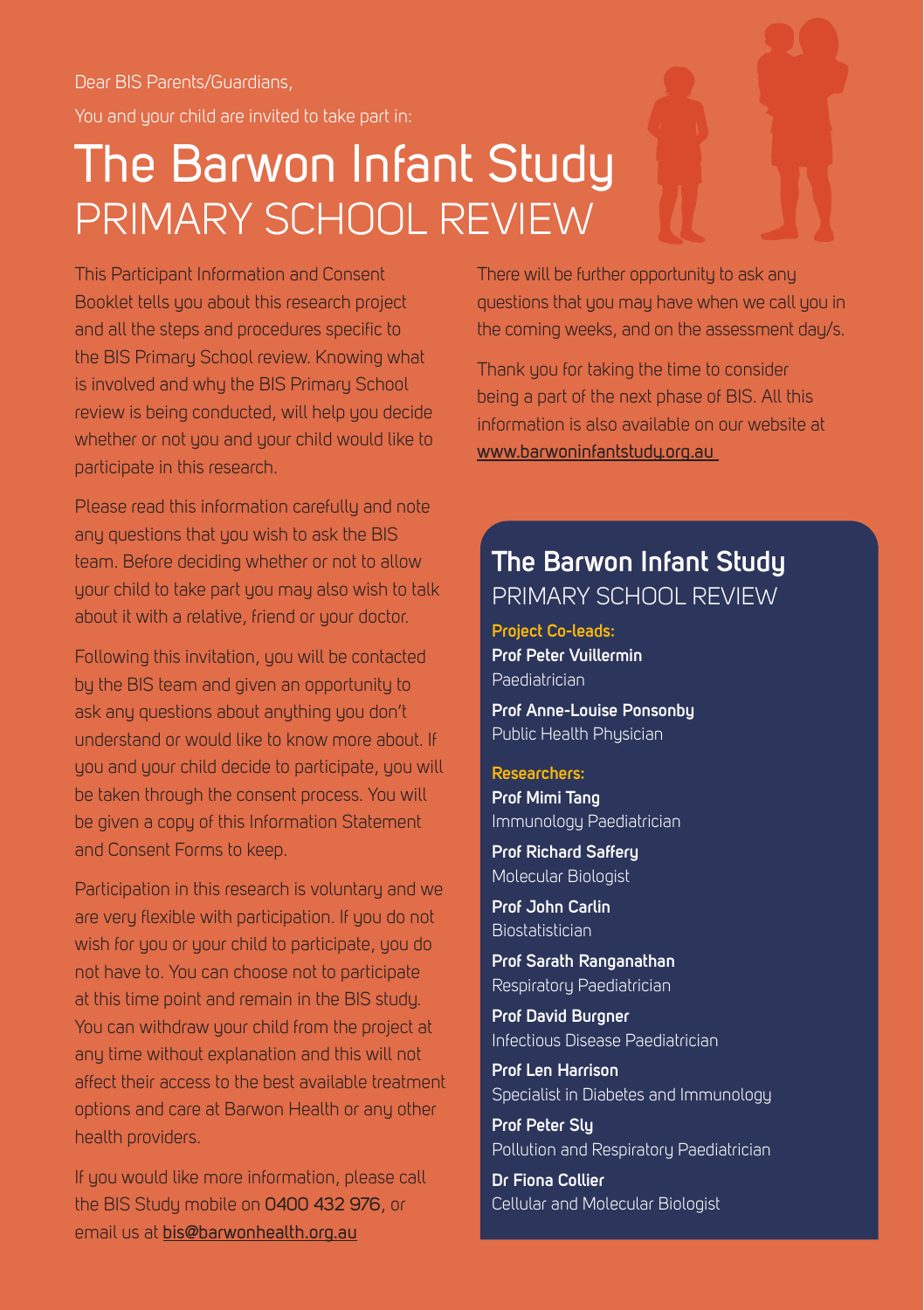## **1.** What is the purpose of the BIS Primary School Review?

We have gathered a wealth of information about your child's early life environment. At the BIS Primary School review we will be aiming to understand how these early life factors relate to health of school aged children. By school age, we may start to see previous health issues resolve and different challenges arise. Generally, food allergy becomes less common, but mental health issues related to the modern child's lifestule (e.g. internet and device use) may start to emerge.

We are interested to learn about how your child's environment and lifestule links to their physical and mental health. The main areas of focus include neurodevelopment, mental health, cardiovascular, dental and respiratory health. We will continue to collect information on your child's physical activity and diet, as well as important information about you, your family and home environment.

In addition, we would like to build on the data and samples collected during pregnancy to investigate the determinants of maternal health. In particular, we would like to investigate how a mother's genetics, environment, diet and lifestyle influence the composition and function of her gut bacteria, blood fats and other biological markers relate to her cardiometabolic and psychological wellbeing.

Data collected at this review will be used for many years to come and will support a wide range of research, including investigation of how our modern environment, lifestyles, and genetics interact to cause and influence the development of illness and disease.

The Barwon Infant Study (BIS) is an ongoing collaborative research project conducted by researchers from Barwon Health, the Murdoch Children's Research Institute and Deakin University. The project aims to improve the health of children by understanding factors that influence the health and development of babies and children. We hope to use knowledge generated from BIS to help explain how our modern lifestyles, the environment and genetics interact to influence or cause the development of illness and disease, and to find new ways to help prevent them. BIS is primarily funded by the National Health and Medical Research Council of Australia.

The BIS Primary School review has received additional support from the Gandel Trust, Eirene Lucas Foundation and Gwyneth Raymond Trust with help from the Barwon Foundation.

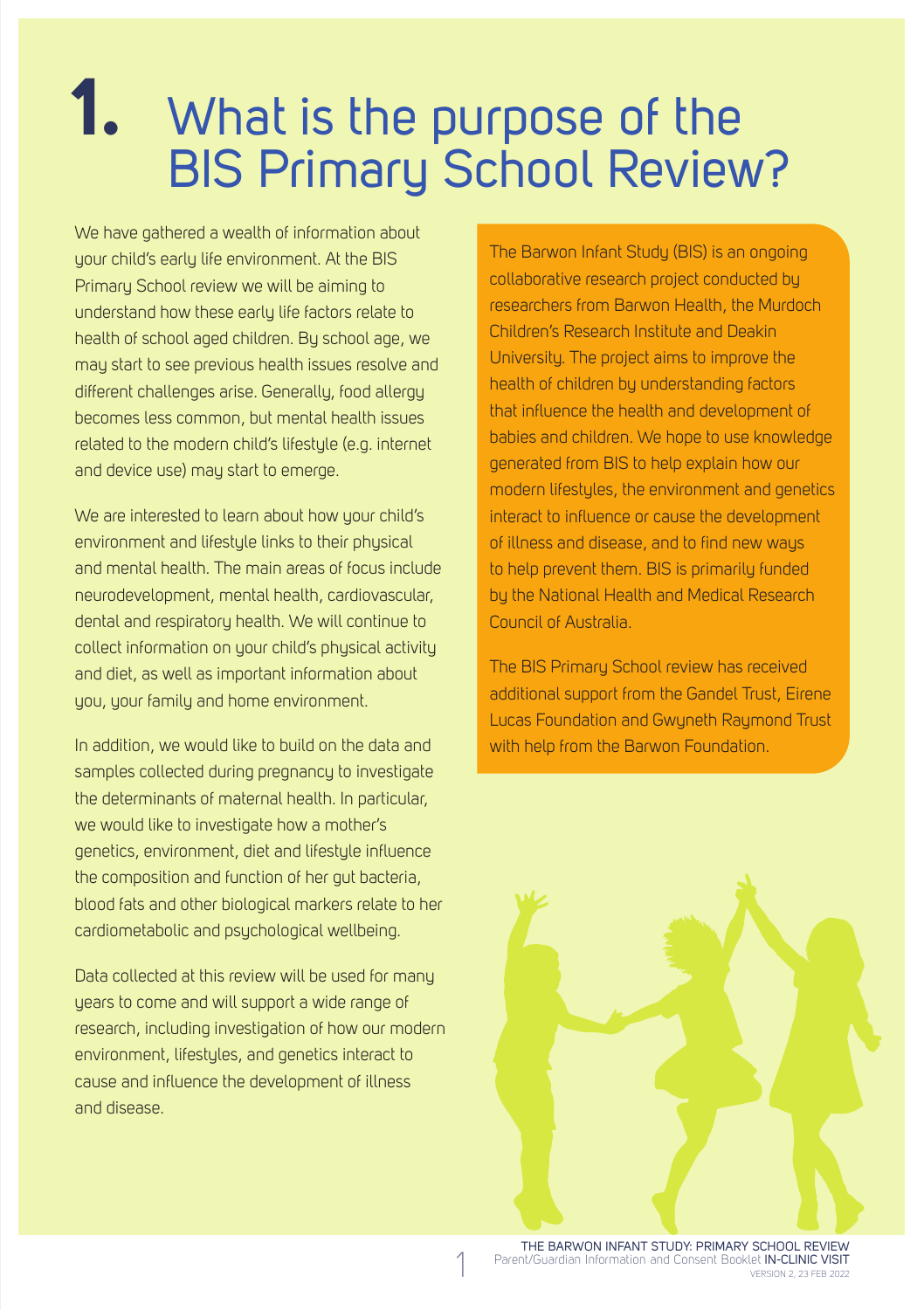## **2.** What does participation in this research involve?

We will invite you and your child to attend an in-clinic appointment, either at the Child Health Research Unit, Barwon Health or remotely. The BIS team will always endeavour to accommodate an appointment time and day that is most convenient to you and your family.

The components of the review that you and your child will be invited to participant in includes:

#### **Initial telephone call (5-10 minutes)**

We will call you to discuss the Primary School review and answer any questions that you may have (5-10 mins). During this call we will go through consent and check if there is anything you would like the research team to know about your child to consider during the school review. The BIS team will be making sure your child is comfortable and having fun throughout the review.

#### **In-clinic appointment (approx. 4-5 hours).**

To minimise the burden on parents, the review has been designed to be appropriate for your child to participate without a parent/guardian present for most measures. We require a parent/guardian to attend for approx. 30 mins at the beginning and end of the appointment. This is to complete the consent process, answer questions and support your child. Parents/ guardians are most welcome to stay for the entire appointment and if you do leave we ask that you stay close by.

- > As outlined in this booklet on pages 4-7, we will invite your child to participate in a range of cardiometabolic, anthropometric, neurodevelopment, respiratory and dental measures, and an optional blood test. The children will also be offered skin prick allergy testing. This will take approximately 4-5 hours, including appropriate snacks/rest breaks.
- > At this appointment we will also invite BIS mothers to complete a series of non-invasive measures, as outlined in this booklet on pages 8-9. These measures will take approximately 30 minutes.
- > Online questionnaires for parents to complete (30-45 minutes).
- > Your child will be asked to wear an accelerometer "belt" (physical activity monitor) for 1 week.
- > Parking vouchers will be made available so that you can easily attend your appointment at the Child Health Research Unit, Barwon Health. We will also help with your travel costs to attend this appointment by giving you a \$20 pre-paid gift card.

**TO NOTE:** The research team will ensure that the in-clinic visit is an enjoyable and interactive experience for the participating children. We will check before starting each activity that you and your child are happy to go ahead. Even if you provide consent, you or your child can still opt out of any activity at anytime.

#### **BIS MOTHERS**

We would like BIS Mothers' to take part in an in-clinic assessment with their child, whether they are in good health or have health problems. These straightforward measures will be very helpful for BIS and provide greater insight into the development of BIS children. We would also like to complete height and weight measurements on BIS Fathers that are happy to participate. This does not require BIS Father's to attend.

#### **YOUR CHILD'S TEACHER**

With your permission, we will send your child's main school teacher questionnaires asking about your child's academic performance and classroom behaviour.

With your permission, we may video record the assessments for safety and quality purposes. All media will be securely stored to ensure your child's confidentiality. You may of course request that the review is not recorded on video.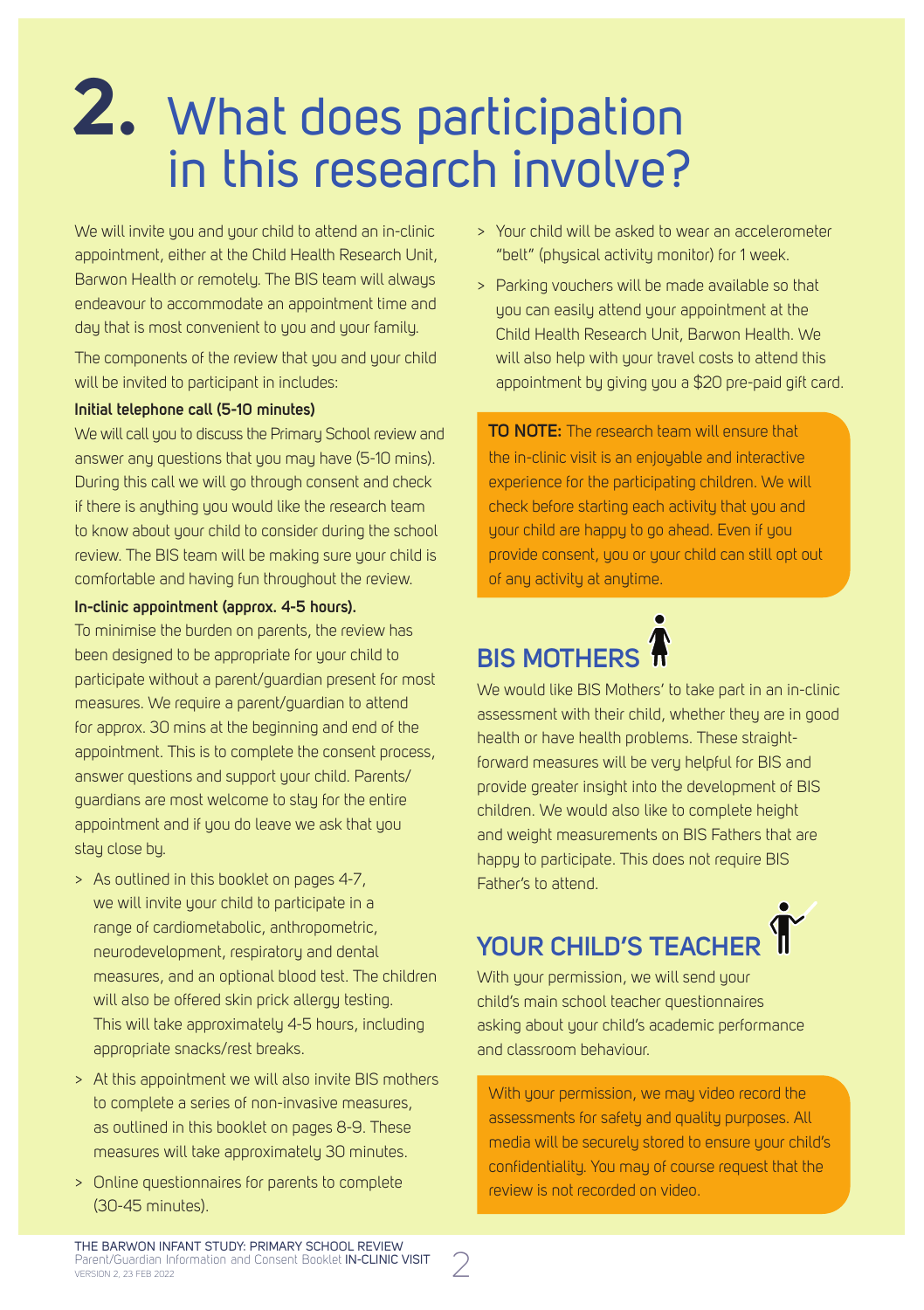#### **THE PRIMARY SCHOOL REVIEW IN-CLINIC APPOINTMENT**

The in-clinic appointment will involve a series of measures and activities conducted at either the Child Health Research Unit, or remotely. We estimate that it will take approx. 4-5 hours for your child to complete all measures with appropriate breaks/snacks. This will also allow us to conduct some brief maternal measures both at the beginning and end of the appointment.



|                                | Πī                   |           |
|--------------------------------|----------------------|-----------|
| <b>OVERVIEW</b>                | <b>BIS offices</b>   | Via email |
| <b>Growth</b>                  | $\tilde{A}$          |           |
| Lung health                    | $\hat{\mathbf{r}}$   |           |
| <b>Heart Health</b>            | $\tilde{\mathbf{h}}$ |           |
| <b>Brain Health</b>            | $\bm{\hat{\hat{r}}}$ |           |
| <b>Eye Health</b>              | $\hat{\mathbf{r}}$   |           |
| <b>Dental Health</b>           | $\hat{\mathbf{r}}$   |           |
| <b>Biological Samples</b>      | $\mathbf{\hat{h}}$   |           |
| <b>Fitness</b>                 | $\hat{\textbf{T}}$   |           |
| <b>Allergy Test (optional)</b> | $\hat{\mathbf{r}}$   |           |
| <b>Blood test (optional)</b>   | <b>Ai</b>            |           |
| <b>Questionnaires</b>          |                      |           |

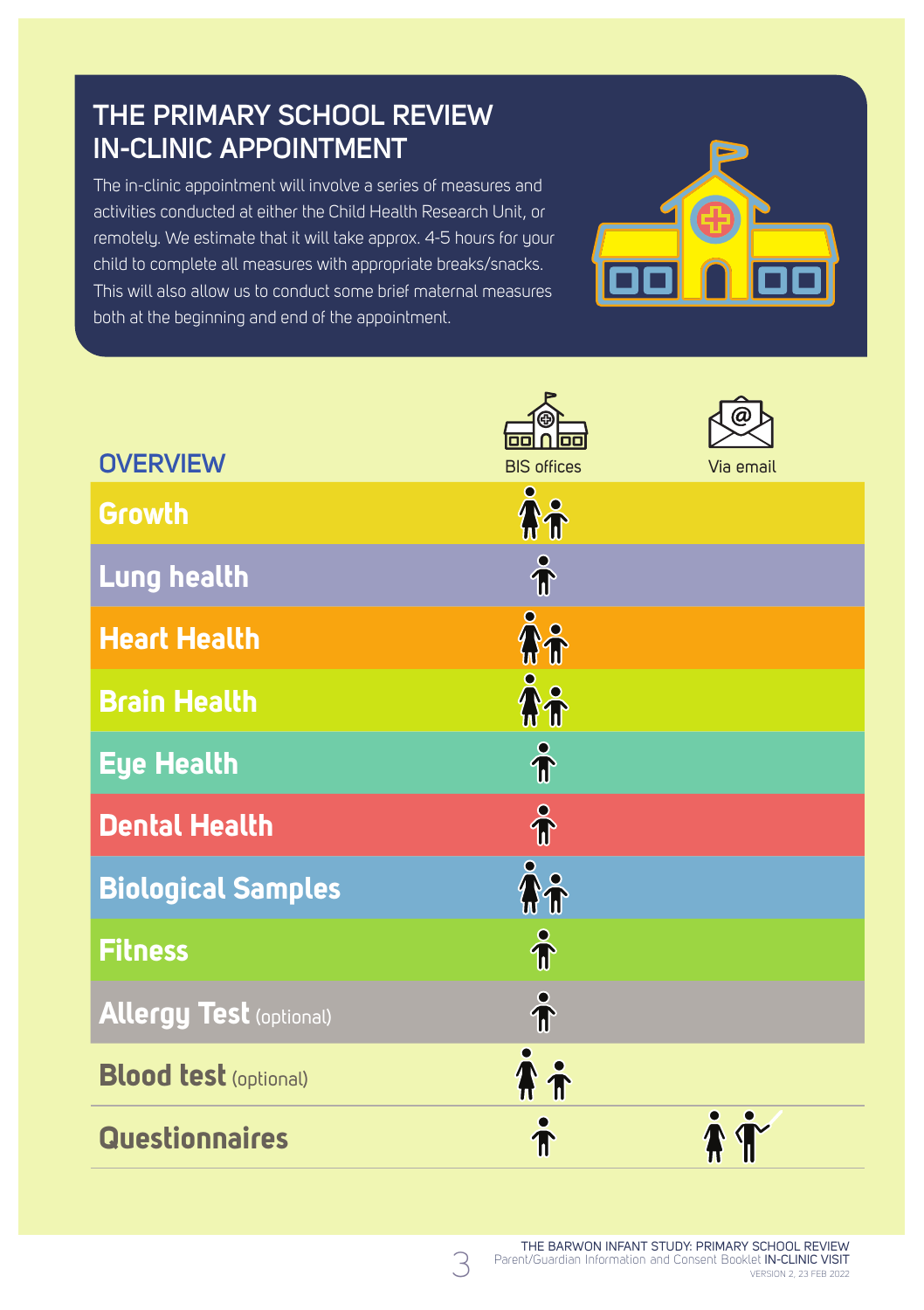#### From your child



# **Lung health**

- > Lung function is measured by blowing into a mouthpiece called a spirometer. This device measures the volume of air moving in and out of the lungs. The second test is called the Forced Oscillation Test (FOT) and will measure the mechanics of your child's airways using air waves (wobbles). Your child will sit and breathe into the mouthpiece for 16 second measurements.
- > The third test is called Multiple Breath Washout (MBW) and will record how long it takes your child to breathe out nitrogen, naturally found in our lungs. It is the same test your child completed as a baby and at the BIS Preschool review. Your child will be given 100% oxygen and be sitting up comfortably breathing into a mouthpiece. We will put on a fun kids show for your child to watch. The test will be repeated so that we have enough data for analysis. Your child will be given a rest between each measurement.
- > Your child will then receive the blue puffer Ventolin (safe, over-the-counter, medication) via a spacer device, to see if this increases their lung function. Your child will have a 10 min break and then repeat the spirometry and FOT measures.



- > We will measure your child's growth, such as height, weight, circumferences and skin fold thickness in a private setting fully clothed. We will also conduct an eczema assessment.
- > We will assess your child's bone quality using an ultrasound measurement of the heel. During this procedure your child will be required to place one foot in the ultrasound machine for a few minutes. This will measure how quickly the ultrasound wave passes through your child's heel and how much of the ultrasound wave is absorbed. The ultrasound measurement is a rapid, painless procedure and does not involve x-rays.



> As part of your visit, you will be offered the opportunity for your child to have skin prick test to assess allergic sensitisation. This is the same test your child may have had at the 12 month and/or Preschool BIS reviews. We will provide you with your child's result on the day of testing. We will also provide referrals and results to your nominated doctor (if required).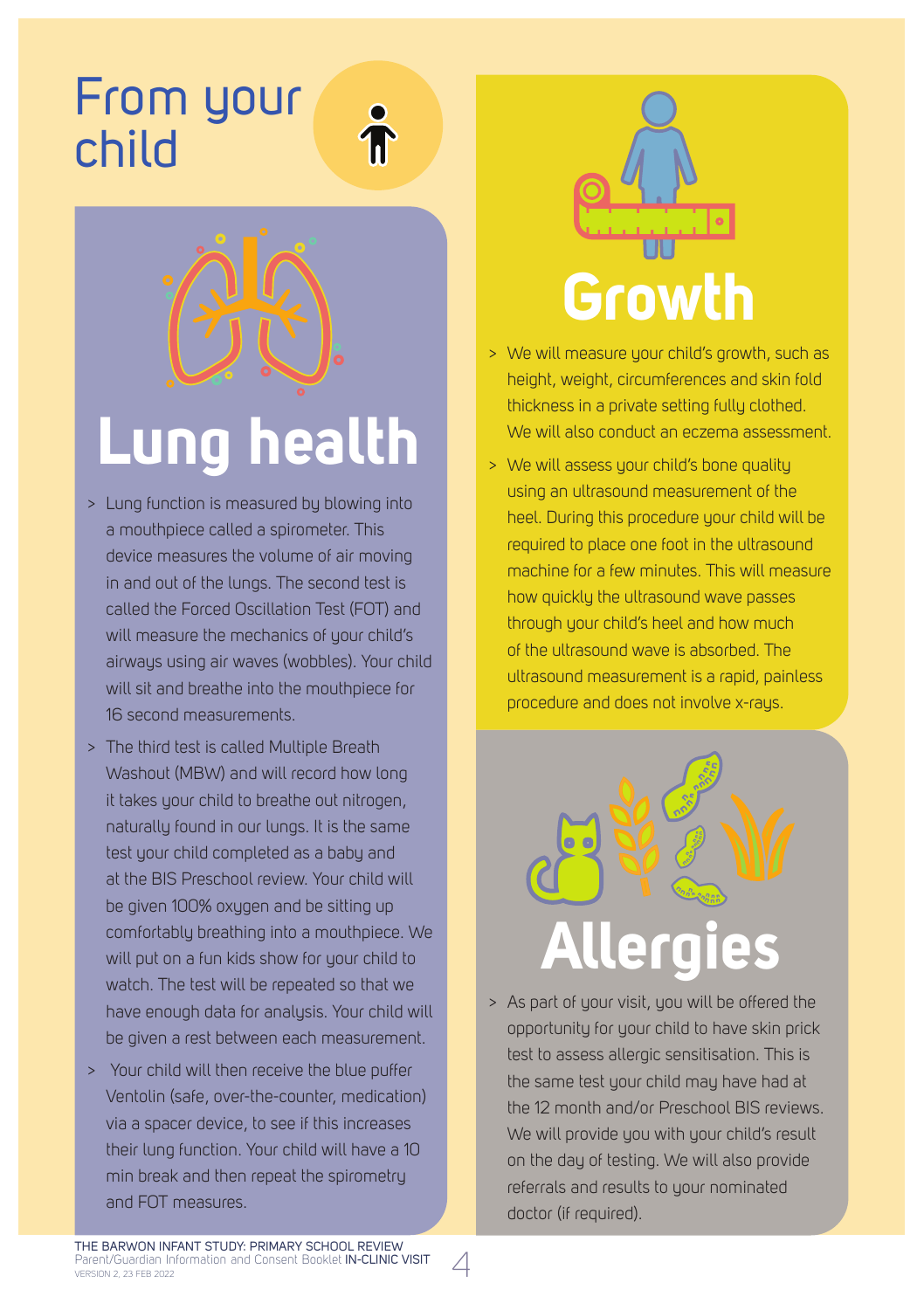# **Heart health**

- > BIS is the only study in the world to have repeated cardiovascular measurements from 4-6 weeks of age into childhood. We hope that the findings will help us investigate changes in arteries of children as they get older and start preventing cardiovascular disease much earlier in life.
- > As completed in previous BIS reviews, we will perform an ultrasound on your child's neck and abdomen. This measures the thickness of the arterial blood vessel wall. Your child will be watching a fun TV program during the entire assessment.
- > An electrocardiogram (ECG) tracing will be completed using a chest monitor. This will help understand how the autonomic nervous system, responsible for heart rate and breathing, could contribute to child health problems, such as child anxiety and heart rate.
- > Blood pressure measurements will be completed on one arm and one leg. The device also provides measures on blood vessel function and movement.



# **Brain health**

- > Your child will be invited to undergo a neurodevelopmental assessment. The assessment will take about an hour and will be completed in a room without distractions, with a psychology research assistant under close supervision from a psychologist. This is an interactive assessment involving a series of games/ tasks, assessing language, social and emotional skills, problem solving and memory. They will also be asked to complete a short questionnaire asking about their general health and wellbeing. To help BIS understand how children focus their attention, your child will also be asked to wear special glasses for 5-10mins that track eye movements to see how your child is interacting with these games/tasks.
- > After the appointment, we will provide you with a short written report on your child's neurodevelopment. If there are any concerns about your child's language or thinking, we can help provide you, your child and your nominated family doctor with referral for further assessment if you chose.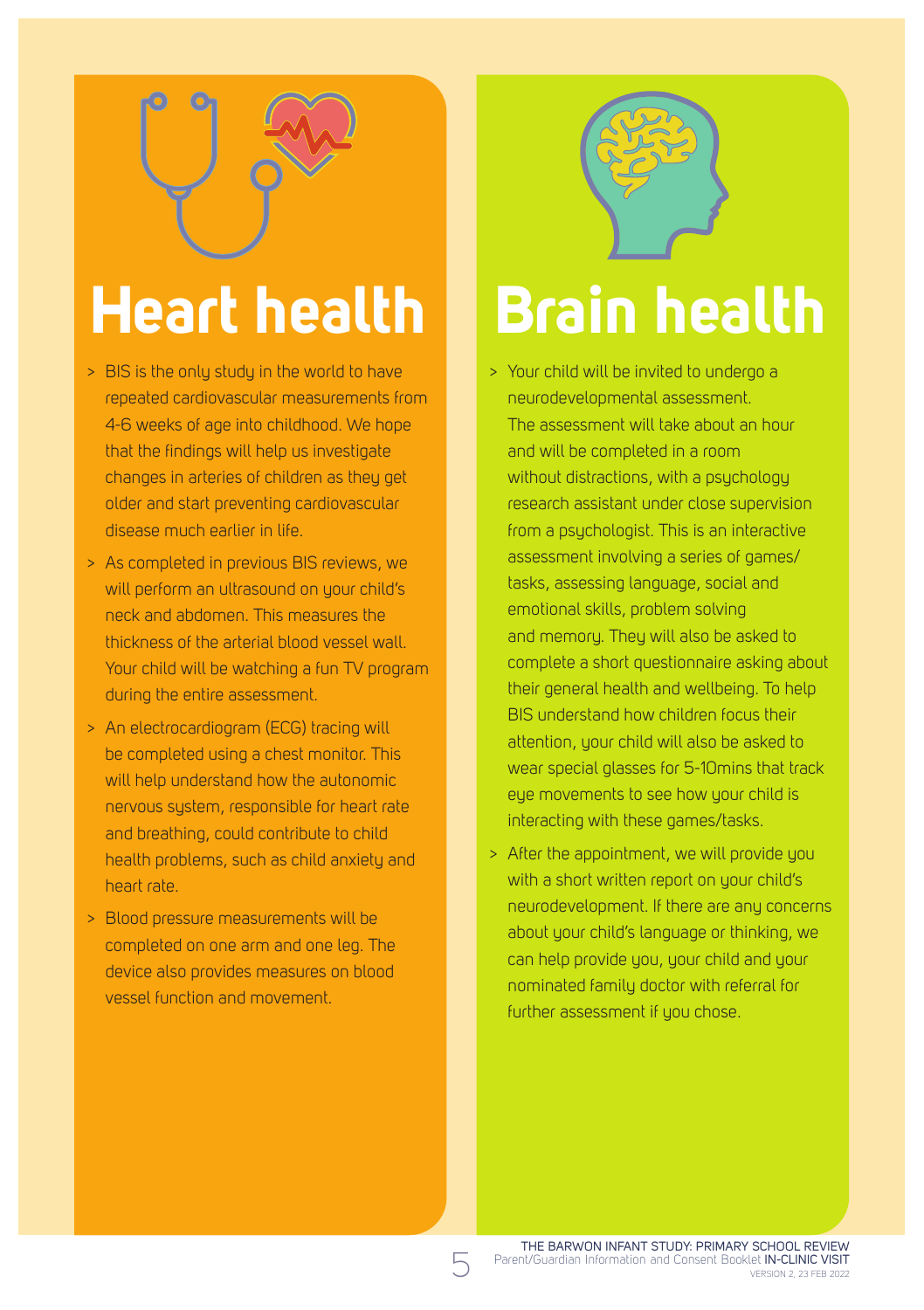# **Dental health**

- > Bacteria in the mouth cause tooth decay, which is the most common childhood disease, affecting almost half of Australian children. Bacteria also contribute to cardiovascular disease, which affects half of the adult Australian population. Interestingly, healthu teeth have been linked with healthu hearts and it is emerging that oral and heart health are tightly linked. In studying the relationship between bacteria and oral and heart health in children, we hope to discover ways to detect and ultimately prevent diseases of the mouth and heart. This is why we are asking for samples of saliva and dental plaque from your child.
- > A registered oral health professional will examine your children's mouth and teeth, checking for cavities/dental decay as well as any developmental marks on the teeth. In addition, we may take a 3D scan of your child's teeth to document our findings. The 3D scan will be only of the mouth and your child will not be identifiable in these photos. The 3D image may be used to improve data collection and software analysis of future scans. The assessment is very well tolerated and take 10-15 mins to complete. You and your nominated health professional will receive a report following your child's dental examination including a 3D image of your child's teeth. You will also have access the BIS non-urgent dental advice via the BIS email or phone.



# **Biological samples**

The biological samples are a key strength of BIS. The samples will be stored and used for a wide range of tests. With your permission, we would like to collect the following samples.

Prior to your visit, we will provide collection kits for urine and stool samples. We will also collect a sample of your child's saliva and non-invasive swabs including a cheek (buccal swab), dental plaque and nose swab.

We will offer an optional blood test. The blood test gives us lots of useful information and is done by an experienced technician, who are skilled at reducing discomfort or worry. We will offer the use of an anaesthetic (numbing) cream prior to the blood test. Children usually tolerate the blood test very well, especially with the anaesthetic skin cream.

**Tooth Fairy**: We would also like to collect at least one of your child's 'baby teeth' after they fall out. Teeth can be used to measure exposure from before birth, infancy and early childhood. We will provide collection kits via mail and certificate of appreciation with a small remuneration.

THE BARWON INFANT STUDY: PRIMARY SCHOOL REVIEW Parent/Guardian Information and Consent Booklet IN-CLINIC VISIT<br>VERSION 2, 23 FEB 2022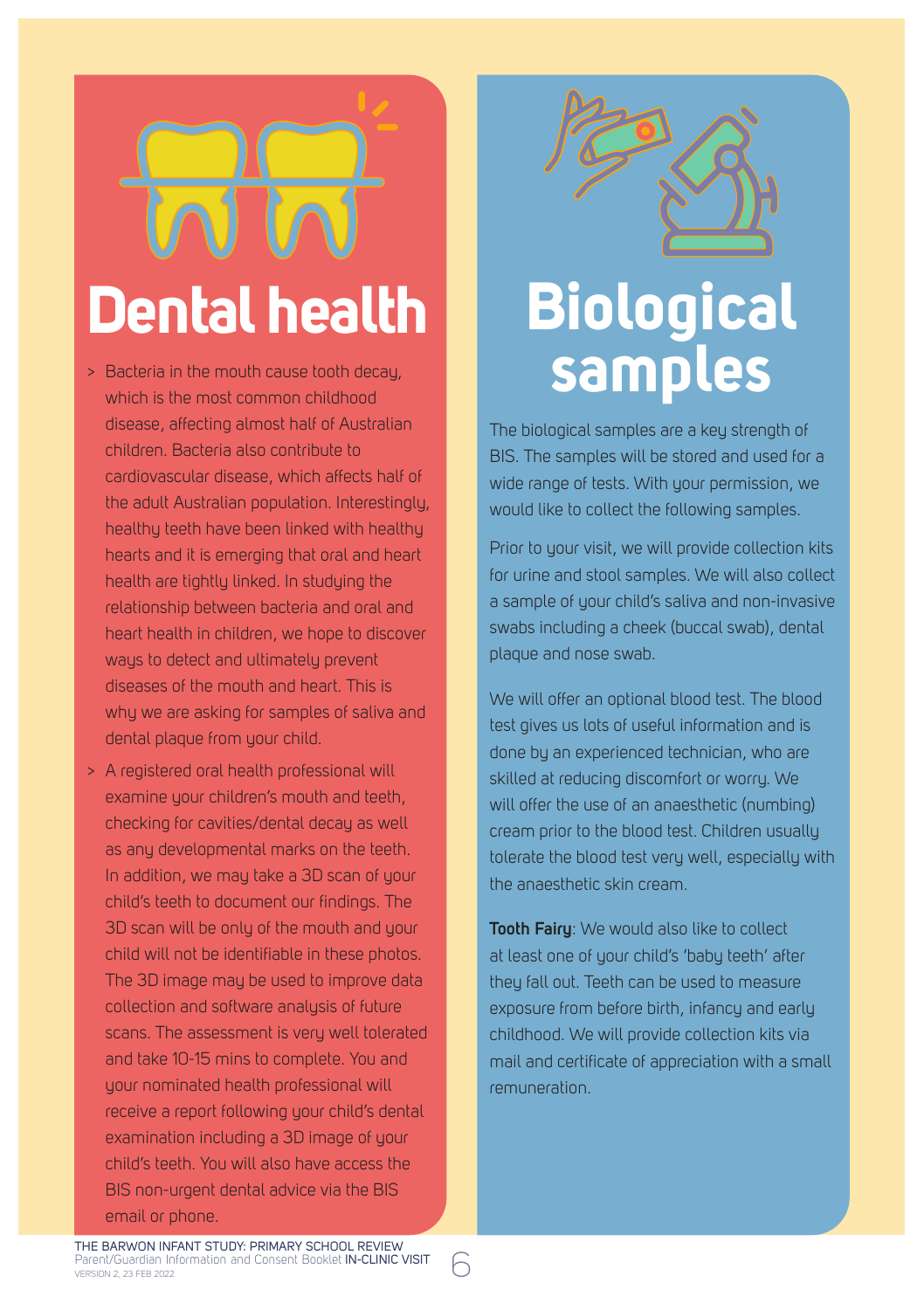

At the review, we will do 3 fun physical assessments to measure muscle function and cardiovascular fitness.

- > '**Jumping Beans**' we ask your child to see how far they can jump horizontally using both legs from a standing position.
- > '**Mighty Muscles**' we will ask your child to grip and squeeze a dynamometer as hard as possible.
- > '**Step Up**' we will ask your child to complete a step test for 3 mins. Once the 3 minutes is completed your child is asked to sit in a chair and heart rate is assessed for 1 minute.
- > **Activity Belt** As per the BIS Preschool Review, we will provide your child with an accelerometer to wear. The small physical activity monitor is attached to an elastic belt and worn on your child's right hip (under or over clothes). We hope that your child will wear this for seven full days to help us track their physical activity. We will provide you will postage bags to mail the accelerometer (activity belt) back to us.

# **Eye health**

Early life is a sensitive period for the development of the eye and there is little understanding of which early life experiences impact eye health.

As part of your visit, we will ask your child to complete a series of eye and vision assessments. This will take 15-20 minutes in total and will be completed by a trained researcher. In a room with normal lighting we will ask your child to sit comfortably on a chair and read the smallest line that they can see on a standard letter chart. We will also check your child's depth perception by asking them to look through a lens and tell us what they see. Then we will ask your child to place their chin on a chin rest to look into devices that can measure the size of the eye and how light travels within the eye. The room will then be dimmed to allow us to image the back of your child's eye, which requires them to sit on a chair, rest their chin on a chin rest and look at a fixation target. We will take images of the back of both eyes (the retina) to examine blood vessels and other anatomy such as nerves.

There are no eye drops or touching of the eye involved in any of these assessments. This eye and vision assessment is not a substitute for a comprehensive eue health exam. We will provide you and your child with a referral if your child is unable to meet all of the criteria for this assessment.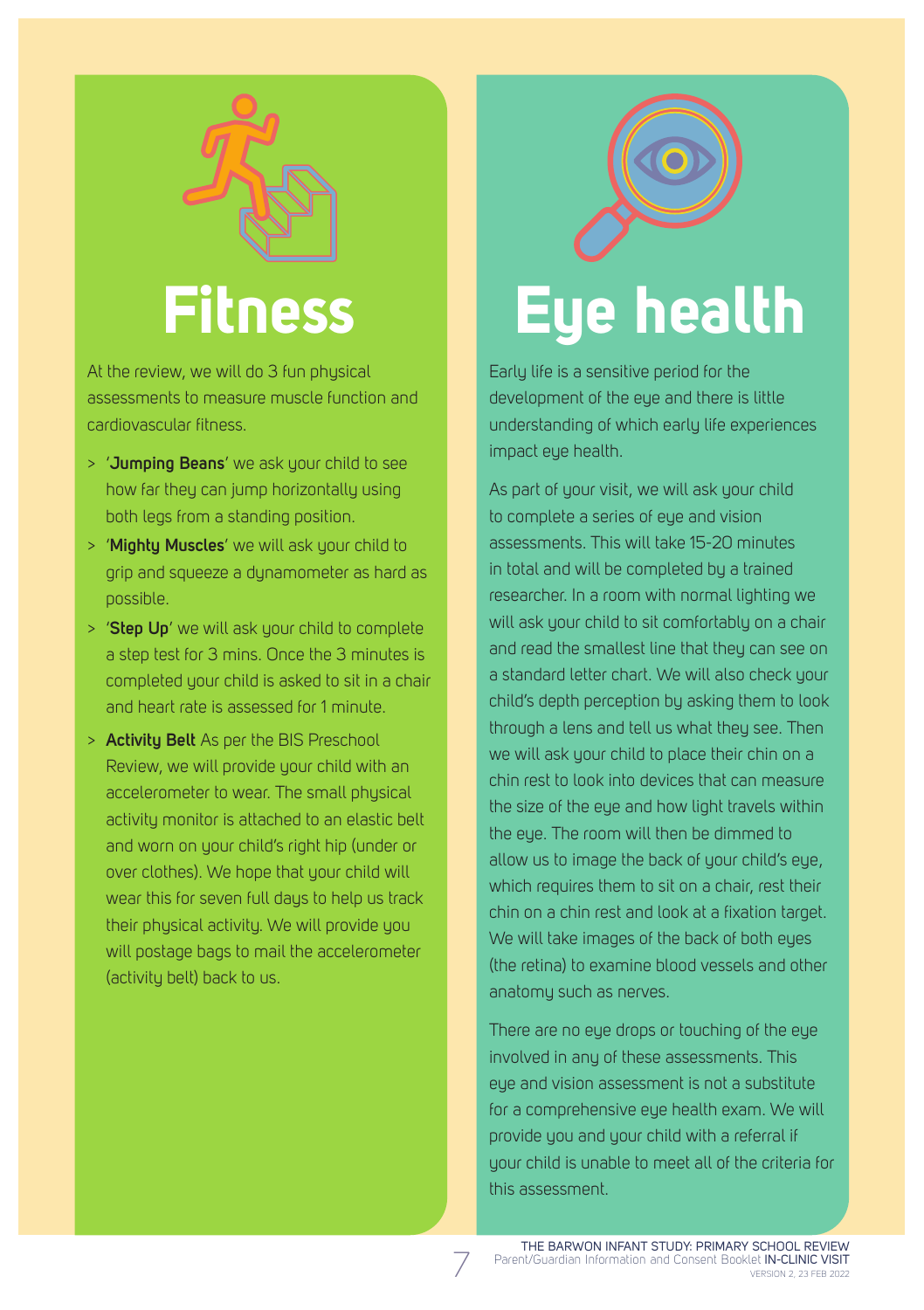#### From BIS mothers



At the follow-up visit to the BIS offices, mothers will be invited to participate in:



> Measurement of height and weight (full clothed and in a private setting). These measurements will take approx. 5 minutes.



# **Heart health**

> We then measure your blood pressure using a computer program that also measures your heart rate and pulse wave analysis. This will give BIS information about your blood vessel function. These cardiovascular measures will take 5-10mins. The BIS team member will discuss with you if there are any results outside of normal range. If so, results will be sent to your nominated doctor.



# **Brain health**

> A short language assessment on an iPad. This will take approx. 5 minutes.

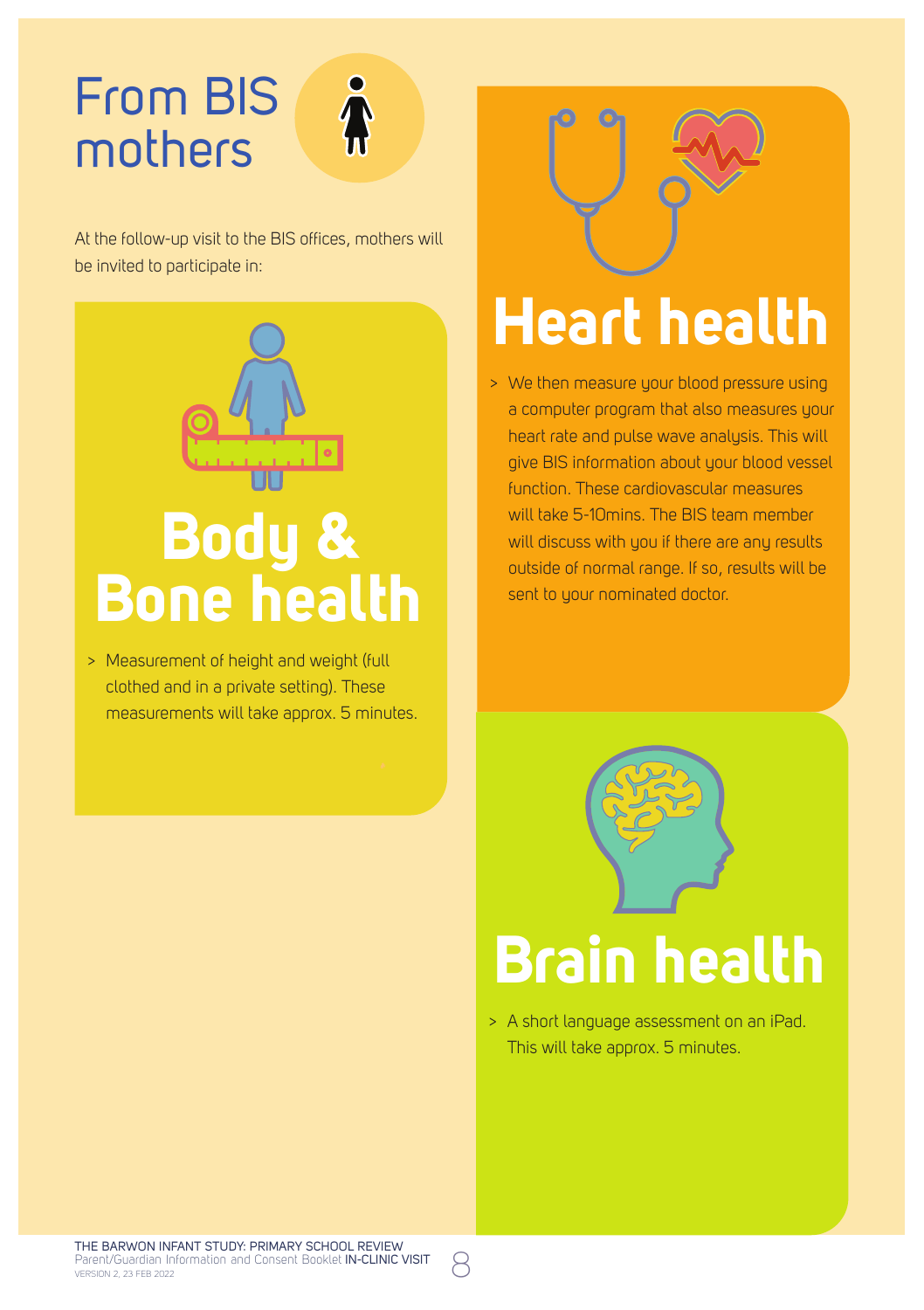# **Biological samples**

- > We would like to collect new biological samples from you. This will allow the BIS team to compare measures you provided from the time you were pregnant.
- > We will provide urine and stool collection kits prior to your appointment and ask you bring these samples to your appointment.
- > If you agree, we would also like to collect a small blood sample from you.
- > We can offer you numbing cream and the test will be completed by an experienced phlebotomist, nurse or doctor who are skilled at reducing any discomfort or worry that can surround these tests.
- > We may also be able to assist with the collection of doctor requested bloods. Please check with a BIS team member prior to your appointment.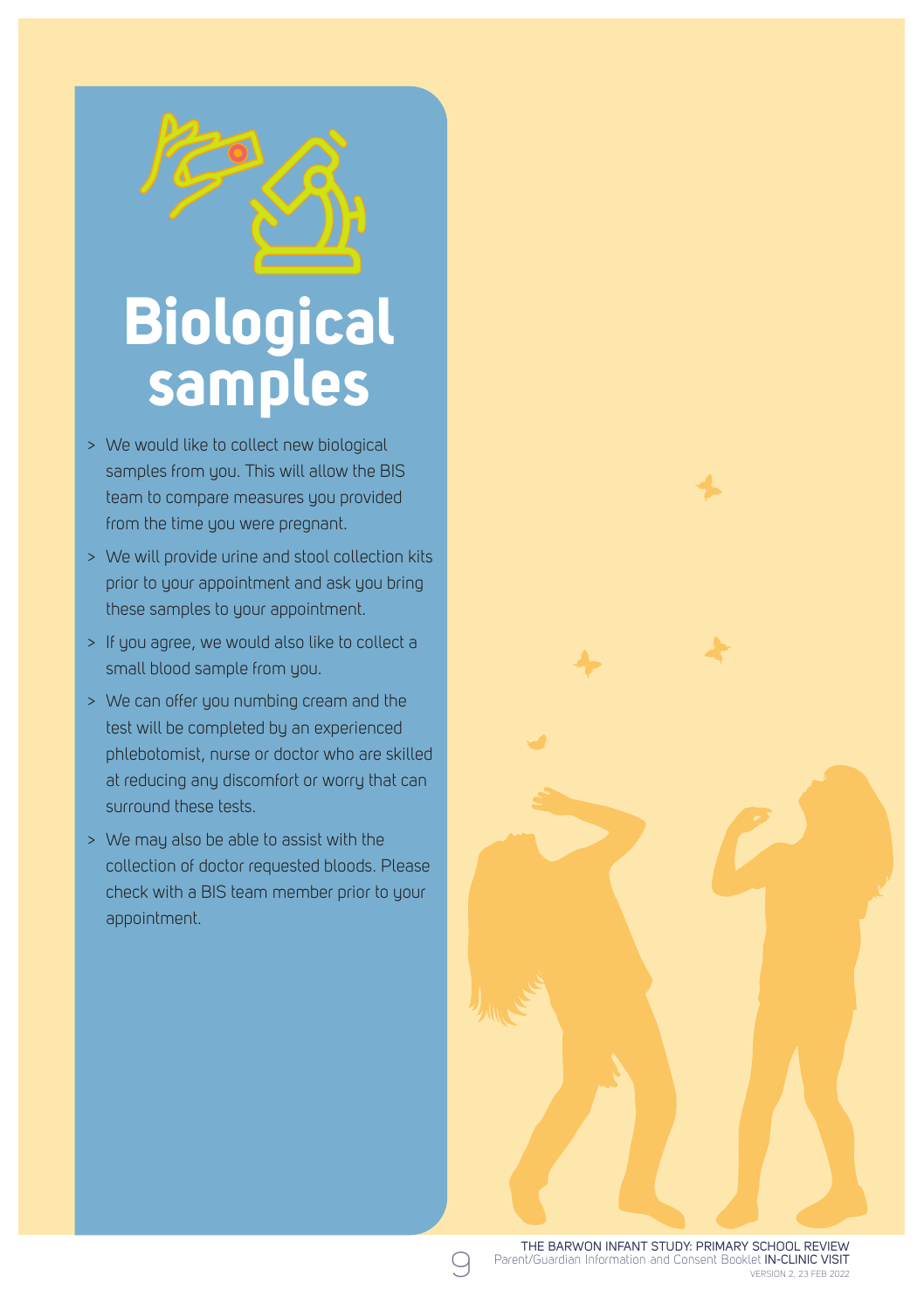## **3.** Does my child have to take part in this research project?

Participation in any research project is voluntary. If you do not want your child to take part in this review, they do not have to. If you decide that they can take part and later change your mind, you are free to withdraw them from the project at any stage. All components of this review are optional, you can agree to none, some or all of the components for yourself and your child. The more children that take part, the more valuable the resource becomes. We understand that families are busy and we are grateful for everything your family has and may be able to contribute to BIS.

## **4.** What are the alternatives to participation?

It is up to you to decide if your child takes part in the BIS Primary School review. Your decision to participate in the Primary School review will have no bearing on clinical care your child receives from Barwon Health. If you do not take part in this review, we would still like you and your child to still remain in BIS as your child grows older.

If you would like to discuss how you and your family can best contribute to the study, please contact the BIS team on **0400 432 976**.

Even if you and your family are no longer living in the Barwon region, you are still able to continue being a part of the BIS study. A BIS team member can discuss with you the different ways of being involved in this project.

THE BARWON INFANT STUDY: PRIMARY SCHOOL REVIEW Parent/Guardian Information and Consent Booklet IN-CLINIC VISIT (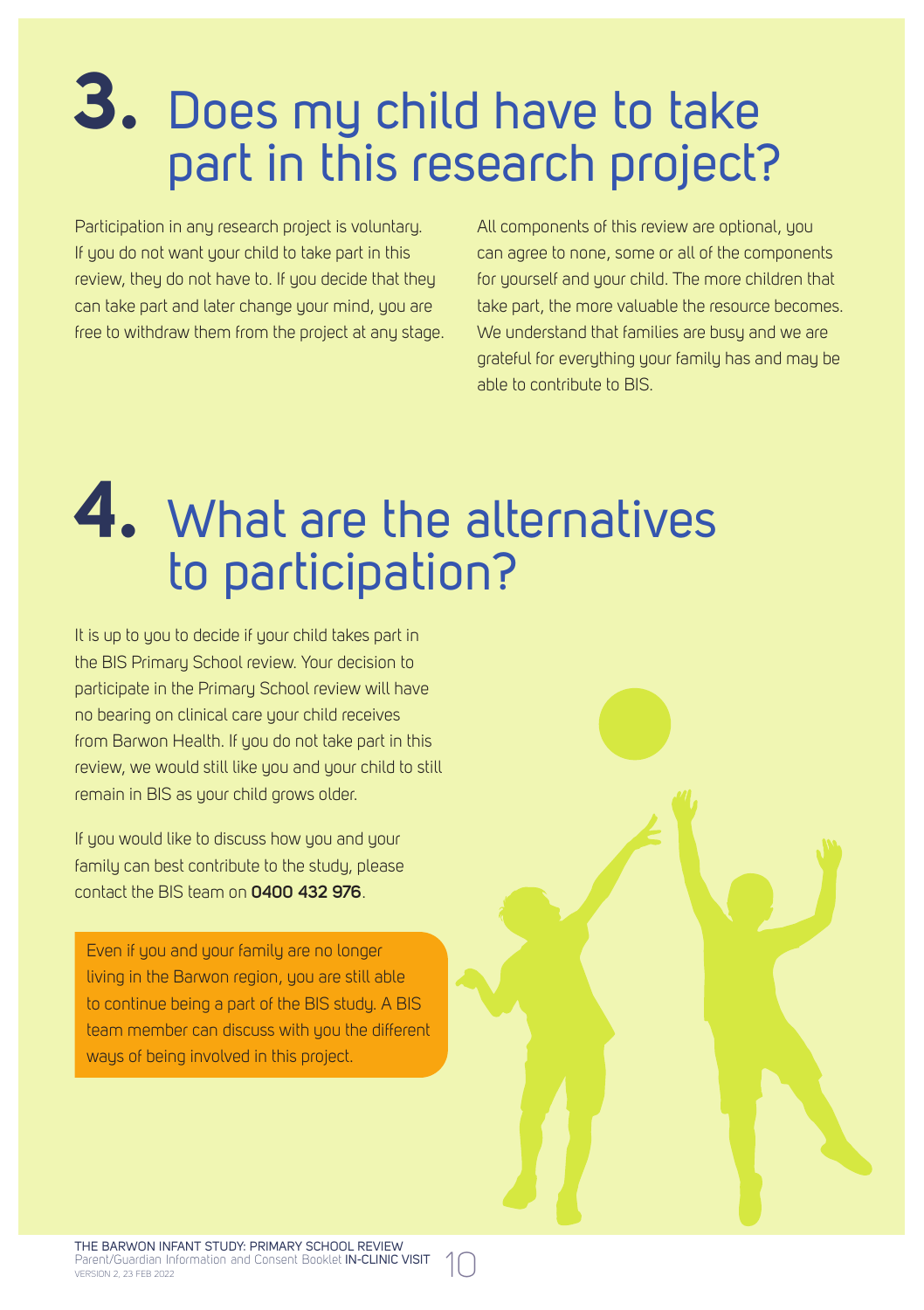## **5.** What are the possible benefits of taking part?

The information we gain from this study is likely to help develop strategies that may reduce the risk of disease among children and adults in Australia and around the world. However, we cannot guarantee or promise that your child will receive any direct benefits from this research. It is also possible that the data and biological samples will be used to develop specific preventative and/or treatment agents and technologies that may benefit Australian or international businesses.

We will be able to provide you with the following regarding your child's development and health:

- > Growth and body composition from infancy forwards.
- > Eczema assessment.
- > Blood pressure.
- > Lung function.
- > Dental health
- > The presence of allergic sensitisation to specific pollens, animals and foods.
- > Cognitive and physical skills.
- > Access to the BIS non-urgent dental email advice line.

We will provide BIS mothers with information regarding:

- > Their weight and body composition.
- > Blood pressure.

If clinically-significant abnormalities are detected as a result of the BIS testing, you will be informed and you will be provided with a follow-up letter for your nominated doctor, specialist or health professional.

There is no cost involved in continuing to be a BIS participant. Parking vouchers will be made available so that you can easily attend your appointment at the Child Health Research Unit, Barwon Health. We will also help with your travel costs by giving you a \$20 pre-paid gift card before you leave.

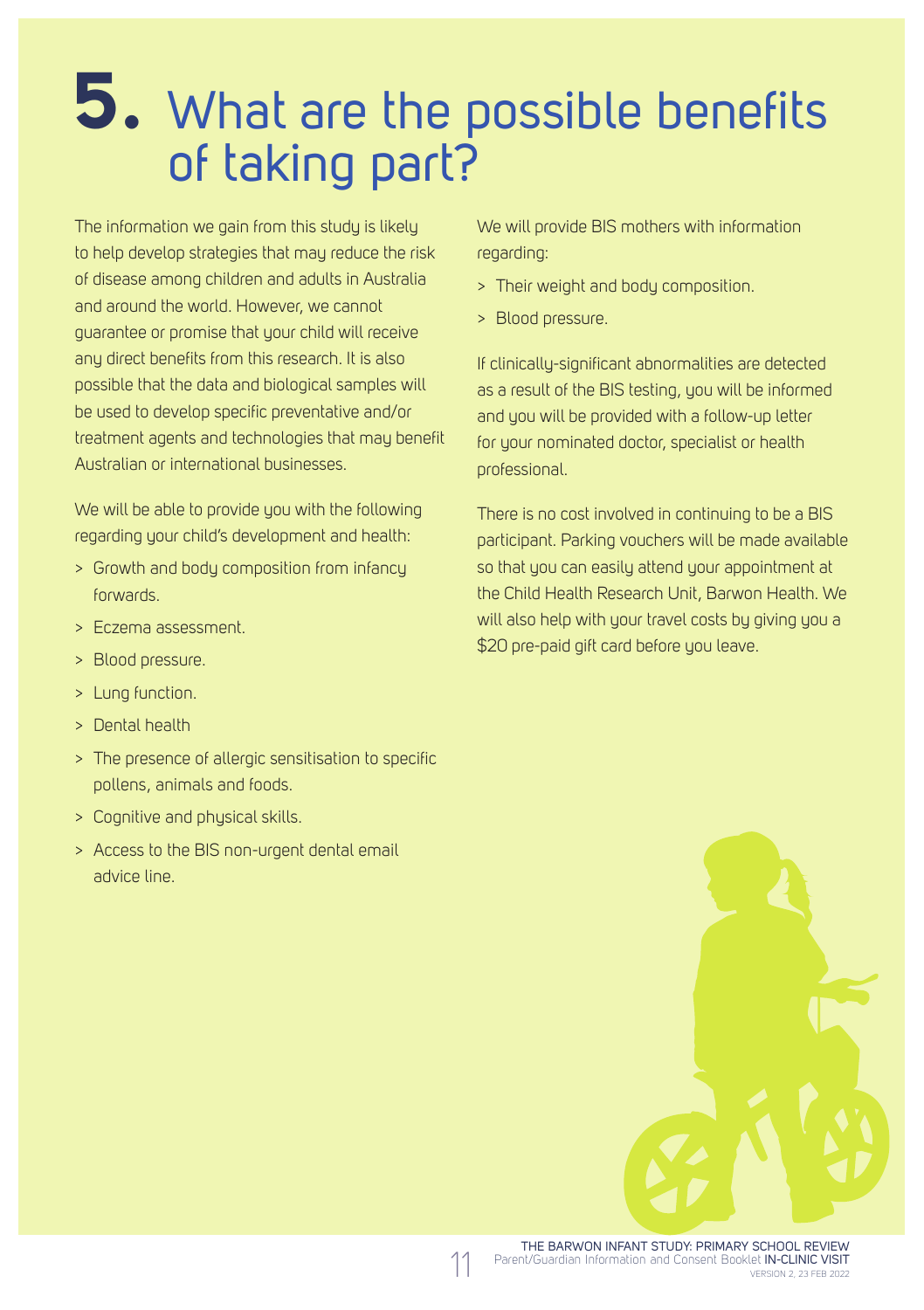## **6.** Are there any inconveniences or risks of taking part?

Taking part in the BIS Primary School review should not cause you or your child any harm. All the assessments are safe for children. We will check before starting each activity that you and your child are happy to go ahead. The main inconvenience for you is likely to be the time it takes to participate. The estimated times for each component are listed above.

**'Lung Health' assessments:** Your child may experience a slightly dry throat during or shortly after the lung function test. If this happens, we will offer them a glass of water. The administration of salbutamol, and asthma drug, is generally very well tolerated but can be associated with an elevated heart rate and nausea.

**'Heart Health' assessments:** There are no major risks associated with these tests. We will use an inflatable cuff on your child's arm and leg to measure blood pressure and to measure stiffness of their blood vessels. It may be slightly uncomfortable for a short time while the cuff inflates.

**Dental assessments:** There are no risks associated with dental examinations and it is non-invasive. If any dental disease is detected, we will give you a letter to take to a dental practitioner of your choice to seek further advice. We are unable to provide any treatment or cover any associated costs beyond screening.

**Blood sample:** There are no major risks associated with a blood test. Our staff are trained in taking blood from infants and your children. We will offer the use of an anaesthetic (numbing) cream on

your child's skin over the site where the blood is to be collected. Children usually tolerate the blood test very well, especially with the anaesthetic skin cream. However, they may feel some discomfort, even though our staff are trained to reduce this risk. It can also leave a small bruise.

**Skin Prick Testing:** The skin prick testing will be done on your child's back by a trained BIS team member. It is generally well tolerated, but can cause a minor degree of discomfort and itchiness. The risk that your child will have a generalised allergic reaction to skin prick testing is less than 1 in 1000. If this were to occur, the paedatric doctor on call for the Geelong Hospital will be notified and medications administered if required.

Trained clinical staff will be responsible for monitoring your child during each of these tests and/or procedures. If any side effects occur, the BIS paediatric doctor, or the paediatric doctor on call for the Geelong Hospital, will immediately be notified, and treatment will be administered as soon as possible if it is required. In the unlikely event that you or your child are hurt, or feel unwell as a result of participating in this research project, hospital care and treatment will provided by the public health service at no extra cost to you. We do not anticipate any psychological risks or effects as a consequence of participation in the study. However, if you or your child becomes upset or distressed as a result of participation in the review we will be able to arrange for any appropriate support. Any counselling or support will be provided by qualified personnel who are not members of the research project team. This support will be provided free of charge.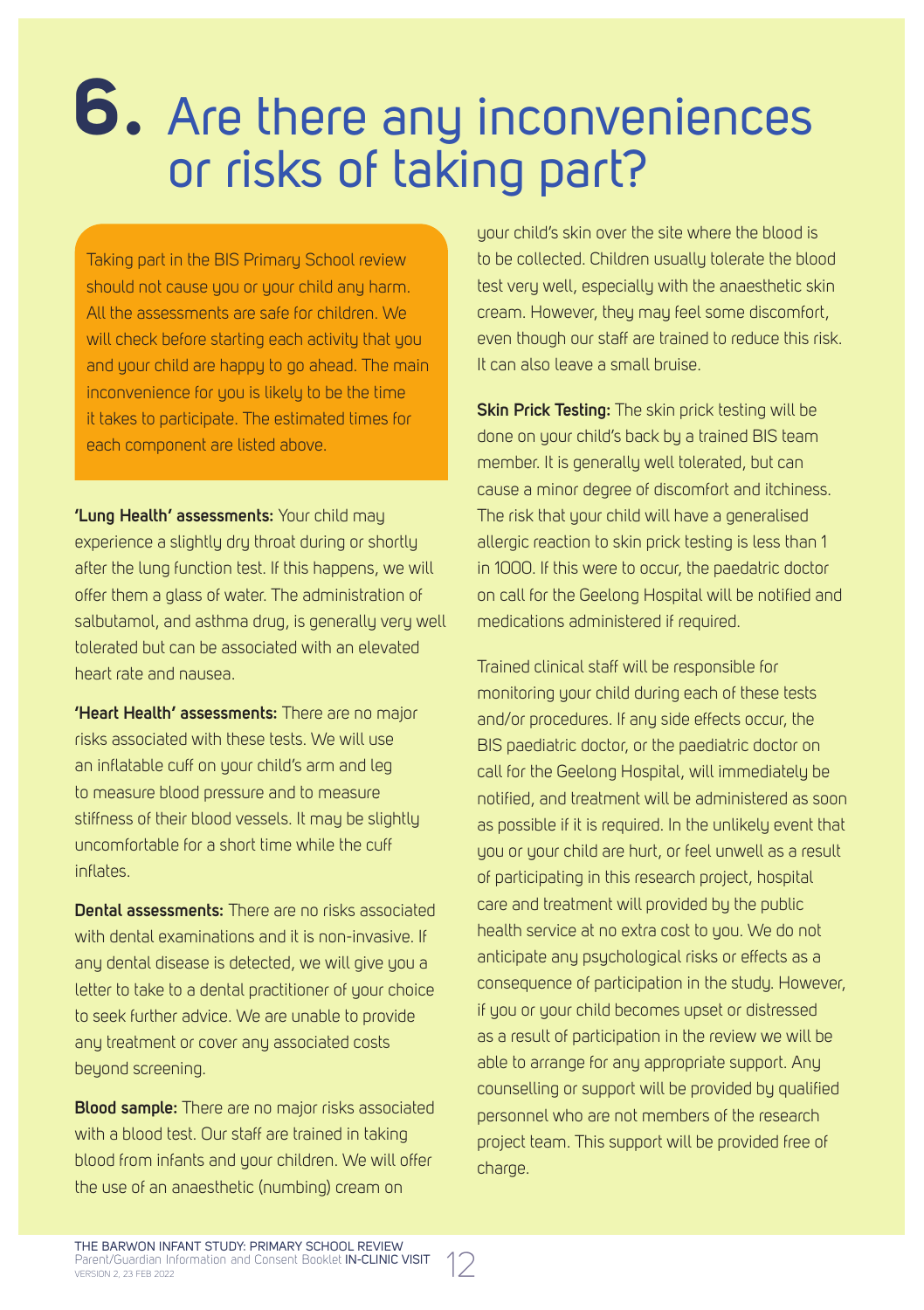## **7.** What if we withdraw from this research project?

You are free to withdraw you and your child from participation at any time, without giving a reason.

You are also free to request that data and/or biological specimens collected from you or your child up until the point of withdrawal be removed from BIS and discarded.

We will not be able to remove data that has already been included in published studies or report. Unless specifically directed not to do so, we will retain data and biological specimens to include in the analysis of this research project and/ or other future ethically approved research projects.

### **8.** What happens when the research project ends?

The Barwon Infant Study (BIS) is an ongoing research project. Information collected as part BIS will be analysed and reports of the findings will be prepared periodically. The results may also be published in medical journals. We will send you a letter summarising the study's main findings to date after the final Primary School review has been completed.

At the end of your child's Primary School review we would like to invite you to continue to participate in the BIS. The longer we follow the children and families, who have participated in BIS, the more we can learn about how to give children a healthy start to life. We will send you more information as the study progresses.

#### Each family in BIS is irreplaceable.

It is crucial that we keep in touch with as many participants as possible, even if you have been unable to participate in previous reviews. **If you have changed your name, address, telephone number or email please contact us.** Thank you.

Call/text: 0400 432 976 Email: bis@barwonhealth.org.au Website: www.barwoninfantstudy.org.au

Follow us on Facebook: https://www.facebook.com/barwoninfantstudy/

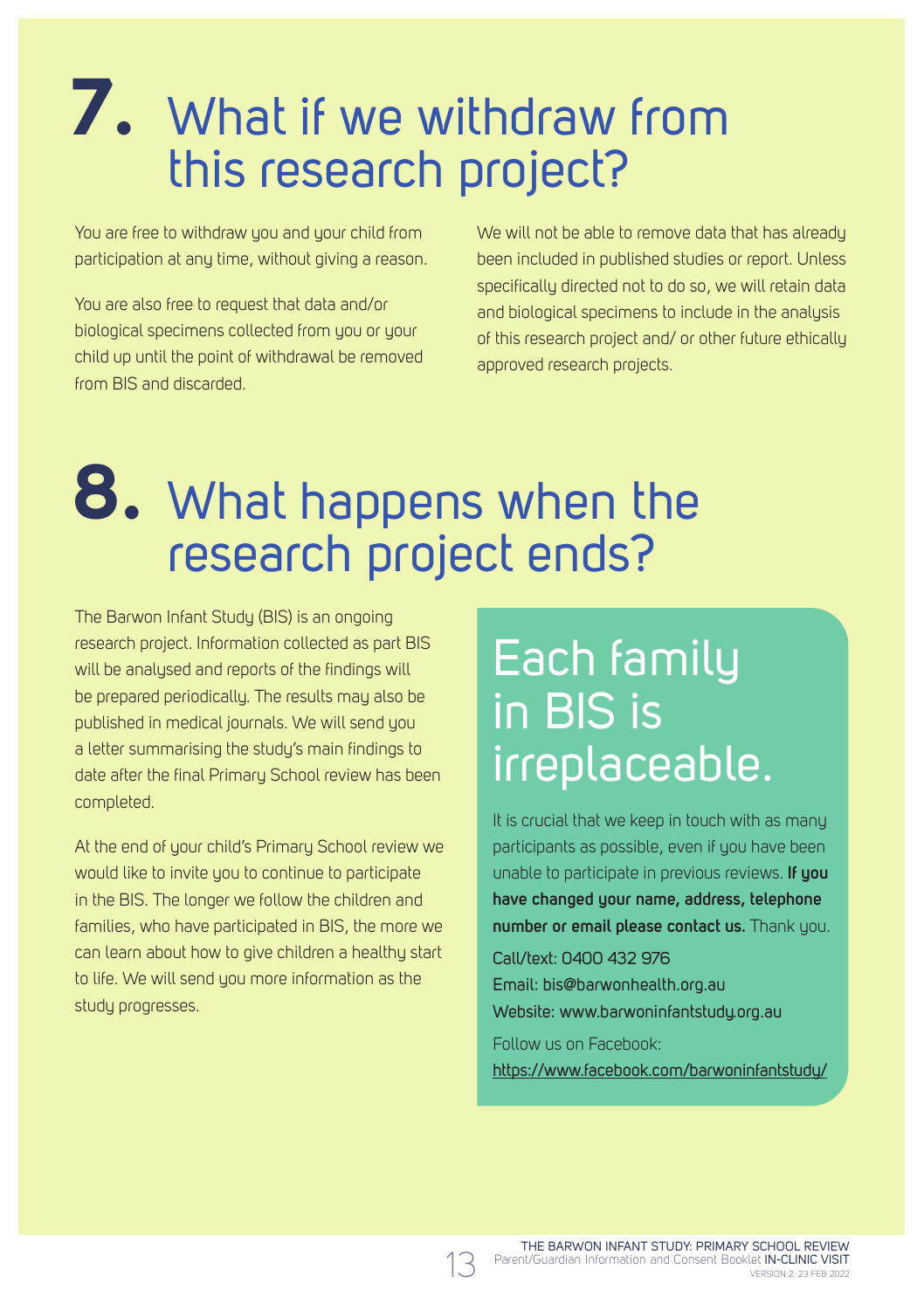#### **9.** What will happen to information collected about me and my child?

By signing the consent form, you consent to research staff collecting and using personal information about you and your child for the research project. Any information obtained in connection with this research project that identifies you or your child will remain confidential. Data will be stored in a password protected computer file or in a locked filing cabinet in a lockable office at the Child Health Research Unit.

The information collected about your child will be used in publications in medical or scientific journals. You or your child will not be referred to by name in any study, report or publication. Your identities will remain confidential. Medical and health related information about you and your child will be collected by trained research staff who will employ strict procedures to ensure that these details remain confidential and are not forwarded to any third parties. Any data extracted from medical records will be de-identified prior to analysis and incorporation in any publications.

Confidentiality is extremely important to the BIS research team. For this reason, the only people who will have access to identifiable information will be BIS personnel, the studu doctor, as well as BIS Steering Committee for monitoring safety and quality of the project. The confidentiality of you and your child's medical and other health related information collected during the BIS will be maintained to the extent permitted by applicable laws.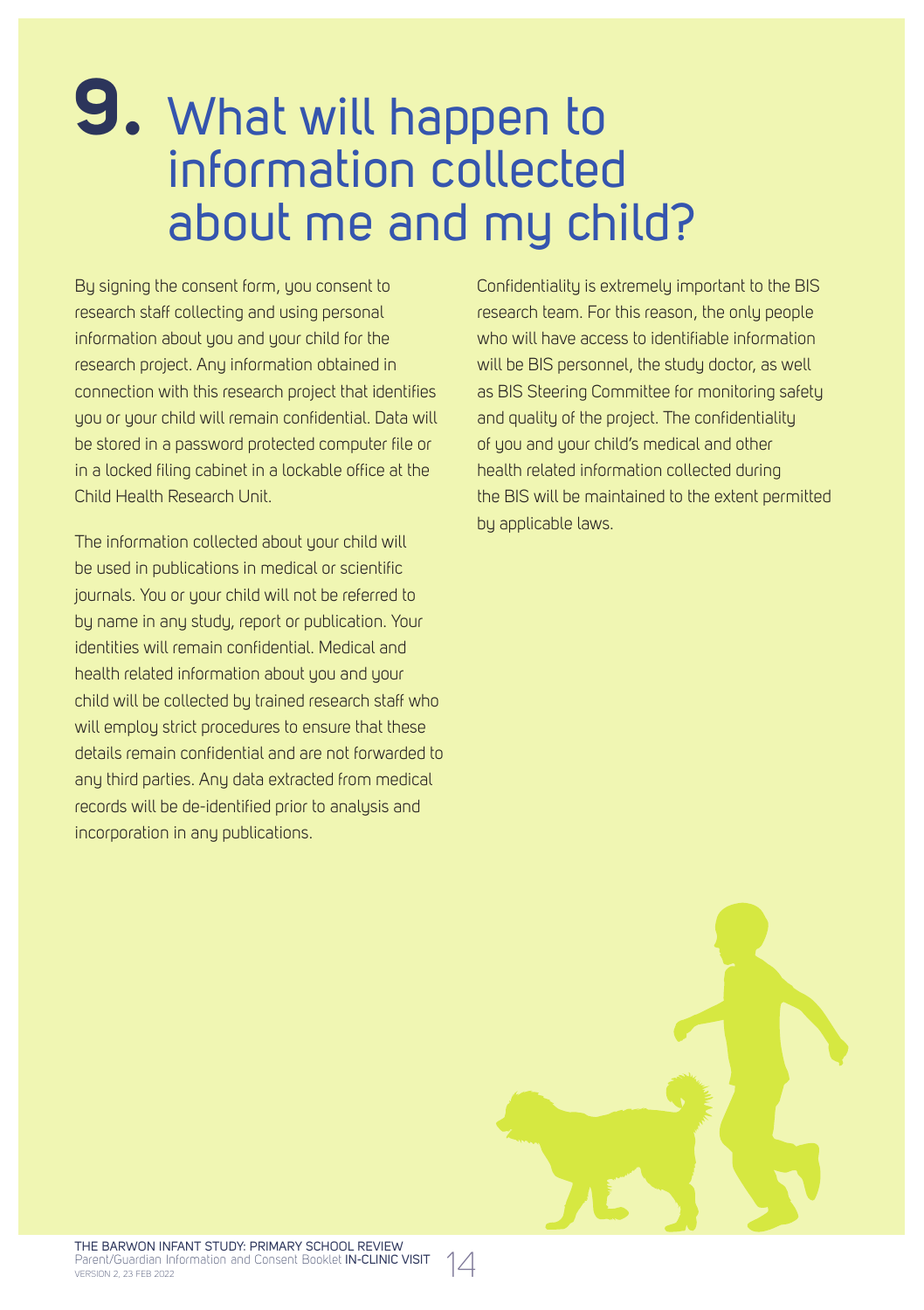## **10.**What will happen to my and my child's biological samples?

#### BIS biological samples

Biological samples are important for showing how people's body systems adapt to their life journey. The samples provide information about genetic makeup (like DNA) and environment (like exposures to every day pollutants), and how these might contribute to health and disease. The samples may also show how the micro-organisms we all have in our bodies can influence our health- for better or worse. It is also possible that samples will be used to develop specific preventive and or treatment agents. The goal is to improve health outcomes and develop new treatments.

You and your child have previously provided biological samples as part of your participation with BIS, for the following research purposes;

- > Urine samples stored for the measurements such as of modern chemicals, plastic derivatives, bio-chemicals, metabolites.
- > Stool samples stored for the measurements such as of the microbial composition and metabolic products present in the child's gut.
- > Nasal swabs, buccal swabs and saliva stored for measurements such as the microbial composition of the child's mouth and nose, isolation of DNA and measurements of inflammation.
- > Hair samples stored for measurements such as possible exposure to man-made products/ chemicals present in the household environment.
- > Blood and tissue samples stored and used for measurements such as isolation and storage of various components of the blood and tissue cells (e.g. plasma and immune cells) and functioning.
- > Breast milk stored for measurements such as breast milk composition and microbial profile.

#### BIS Primary School review samples

As part of the BIS Primary School review we would like to collect new types of biological samples including;

- > A baby tooth stored for measurements such as environmental exposures from pregnancy, infancy and early childhood.
- > Dental plaque swabs stored for measurements such as the microbial composition of the child's mouth, inflammation and mineralisation.

#### Genetic material

Every person has about 23,000 genes. These are passed down in families from parents to children; you get half of your genes from your mother and half from your father. Our genes contain the information that makes us who we are, including eye colour, blood type, height and whether we are born a girl or boy. Some health conditions are caused by a change in just one or more genes. However, most of today's common diseases are influenced by small differences in or near many genes, as well as the environments that we live in. Our environment can alter gene expression, that is, how a gene functions. Studying genetic material like DNA helps researchers understand how traits and disease are inherited (passed from parents to children) and expressed (an individual having or not having a specific characteristic). This in future might tell us how genes are turned on and off and how they affect disease outcomes.

The genetic tests we are doing are for research purposes only. We will be looking at genes at the population level. We will not give you the results of any genetic tests. This is because at this stage, we do not know what the results mean and they would not change the way we, or others, care for you or your child.

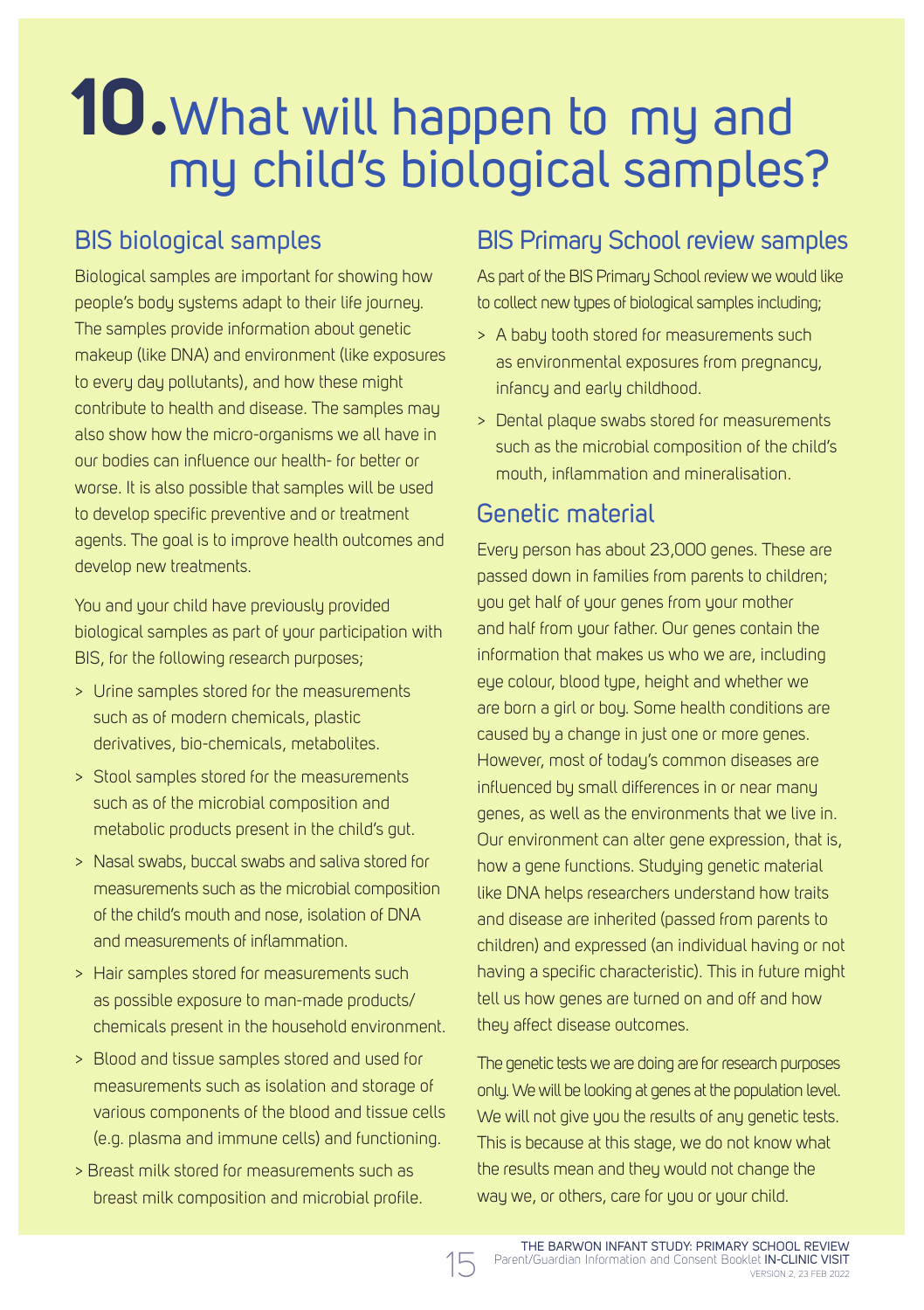## **11.** Where will the biological samples be stored?

All samples will be stored in the BIS study freezers at Barwon Health until further analysis. To protect your child's identity, all of their samples will be labelled with a study identifier number only, with no personal details.

Only the members of the research team and BIS collaborators will be able to access these samples and will update reports on their location and processing. The freezers are locked and can only be opened by members of the research team who have access to the key. Some of the biological samples collected may be analysed at collaborating laboratories or services in Australia and/or overseas, as some analyses can be done in only a few places worldwide.

## **12.**How long will the biological samples be stored for?

Over time, researchers will analyse the data and samples in many different ways to answer new and diverse questions to human health- therefore, the value of you and your child's information will keep growing the long after this assessment. Analysis can only happen under strict guidelines for access and confidentiality, as funding becomes available.

For participants in this project that are under 18 years old, the data and biological specimens collected will be kept at least until the youngest participant turns 25 years old. The purpose of storing you and your child's data and biological specimens is to answer questions in the future, so we expect to keep data and biological specimens for a long time.

#### Future use of biological samples and data

With your consent, we would like to store the biological samples for an indefinite period. On the consent form we ask you to consider giving consent to keep any remaining samples for other future studies relating to the health and development of children. As such, if you give consent to the storage and use of biological samples collected for future ethically approved research conducted by BIS researchers and collaborators in Australia and overseas, then these samples will be securely stored in the BIS Biobank and Cohort database for an indefinite period. We won't come back to you for your consent, because science evolves quickly and it is not possible to predict what these additional future studies will be.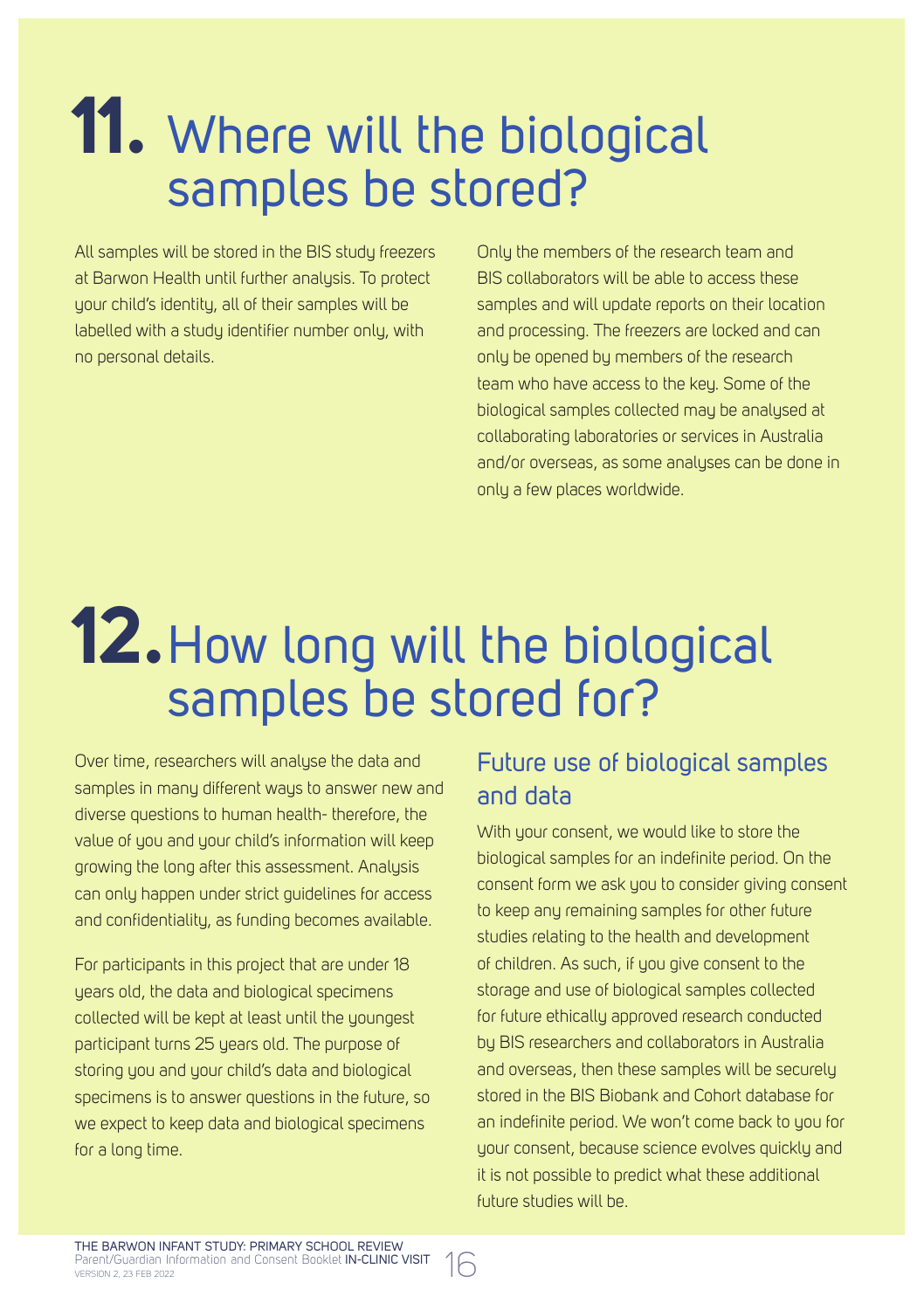Any researcher(s) wishing to access data and/ or specimens in the future must complete a comprehensive application detailing the proposed research team, purpose and design of the study, and any ethical considerations. This application will then be reviewed bu the BIS Steering Committee and approved by the Barwon Health Human Research Ethics Committee.

We may also merge data with other studies for questions that can only be answered with very large numbers of participants (for example, investigating rare health conditions). This means that your samples and digital data can be used for full benefit, even when analysis is very expensive very specialized or very labour intensive. The samples or data will only ever be identified by a code number, not a name. Note that data or samples sent to other countries for ethically approved research may not be covered by Australia regulations.

## **13.**Who has reviewed the research project?

This project will be carried out according to the National Statement on Ethical Conduct in Human Research (2007) produced by the National Health and Medical Research Council of Australia. This statement has been developed to protect the interests of people who agree to participate. The ethical aspects of this research project have been approved by the Barwon Health Human Research Ethics Committee.

This project has also been reviewed by the Department of Education and Training and permission has been granted to the Barwon Infant Study to conduct research in Victorian early childhood settings.

If you have any concerns about the project, or the way it is being conducted, and would like to speak to someone independent of the project please contact the Barwon Health Research Ethics Office on **03 4215 3372**.